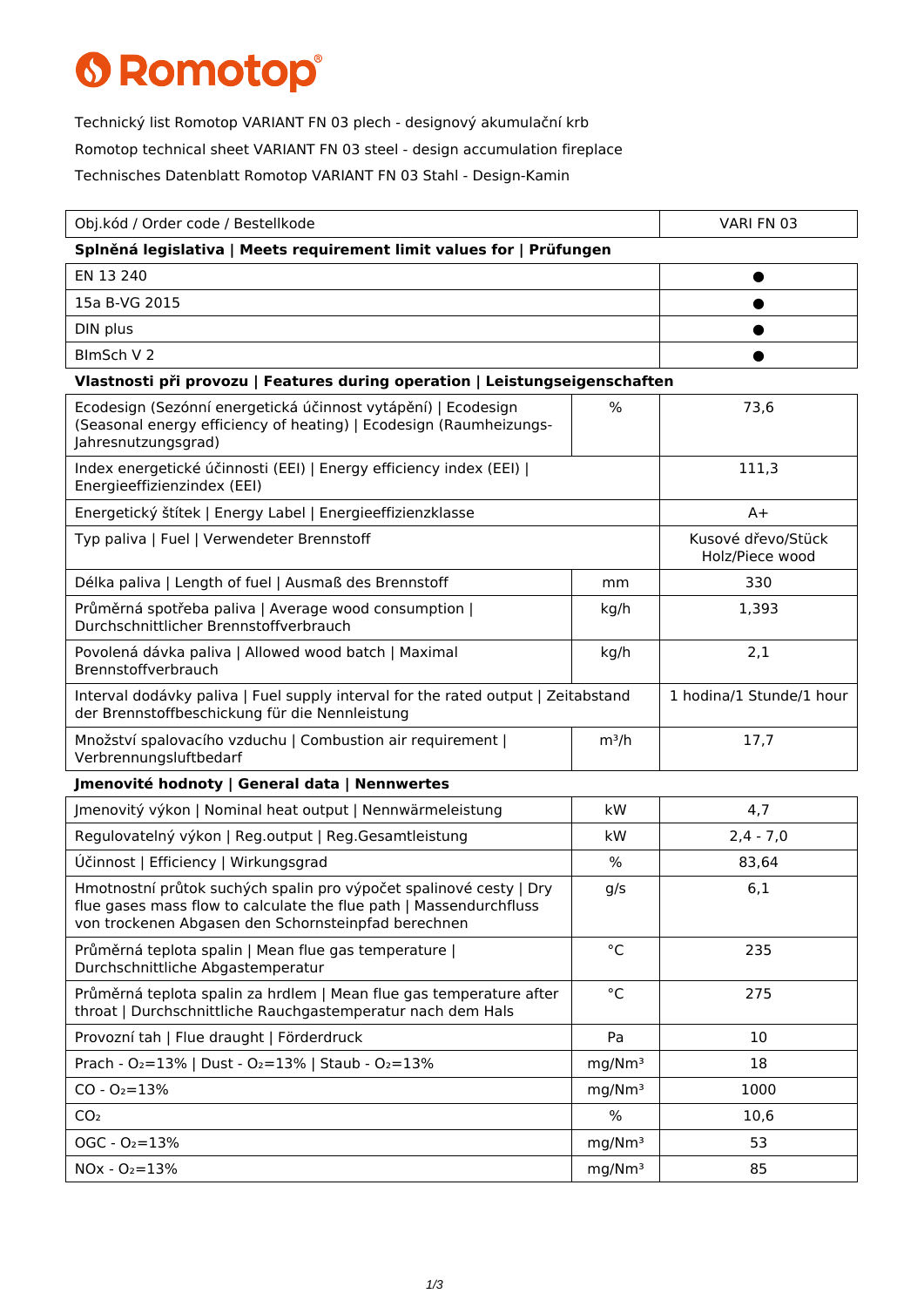## **Rozměry a hmotnost | Dimensions and weights | Maße & Gewicht**

| Rozměry (výška x šířka x hloubka)   Dimensions (Height x Width x<br>Depth)   Maße (Höhe x Breite x Tiefe)                                                                                                                                                                                                                               | mm | 1092 x 790 x 470    |  |
|-----------------------------------------------------------------------------------------------------------------------------------------------------------------------------------------------------------------------------------------------------------------------------------------------------------------------------------------|----|---------------------|--|
| Výška osy zadního (bočního) vývodu   Connection height for rear<br>(side) installation   Anschlusshöhe (seitlichen) hinten                                                                                                                                                                                                              | mm | 1179/1369/1559/1749 |  |
| Průměr kouřovodu   Flue gas connector diameter  <br>Rauchrohrdurchmesser                                                                                                                                                                                                                                                                | mm | 150                 |  |
| Průměr kouřového hrdla   Flue socket diameter   Durchmesser<br>Rauchkehle                                                                                                                                                                                                                                                               | mm | 150                 |  |
| Průměr centrálního přívodu vzduchu (CPV)   External air intake (EAI)  <br>Zentralluftzufuhr (ZLZ)                                                                                                                                                                                                                                       | mm | 125                 |  |
| Hmotnost   Weight   Gewicht                                                                                                                                                                                                                                                                                                             | kg | 179                 |  |
| Rozměry spalovací komory (výška x šířka x hloubka)   Dimensions of<br>the combustion chamber (Height x Width x Depth)   Maße Feuerraum<br>(Höhe x Breite x Tiefe)                                                                                                                                                                       | mm | 340 x 506 x 204     |  |
| Bezpečnostní vzdálenost od hořlavých materiálů (zadní x čelní x<br>boční x boční se sklem x od stropu) Safe distance from flammable<br>materials (Back x Front x Side x Side with glass x From the ceiling)<br>Sicherheitsabstand von brennbaren Werkstoffen (Hinterwand x<br>Frontwand x Seitenwände x Seite mit Glas x Von der Decke) | mm | 100/800/100/---/630 |  |
| Příslušenství dodávané s výrobkem   Supplied accessories   Mitgeliefertes Zubehör                                                                                                                                                                                                                                                       |    |                     |  |

| Ochranná rukavice   Protective glove   Schutzhandschuh |  |
|--------------------------------------------------------|--|
| Popelník   Ashtray   Aschenbecher                      |  |